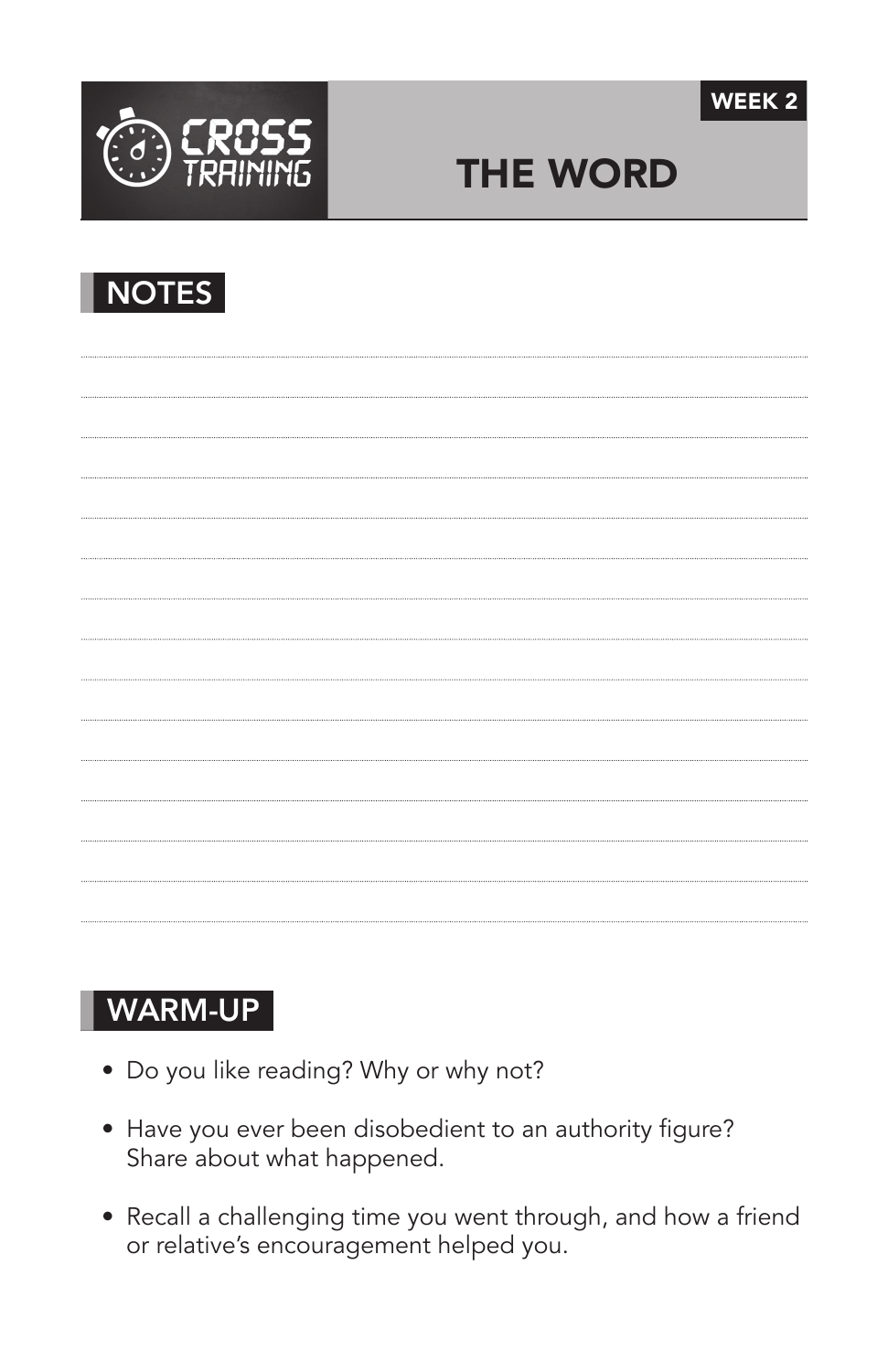#### WORD

*1 Blessed is the man who walks not in the counsel of the wicked, nor stands in the way of sinners, nor sits in the seat of scoffers; 2 but his delight is in the law of the Lord, and on his law he meditates day and night. 3 He is like a tree planted by streams of water that yields its fruit in its season, and its leaf does not wither. In all that he does, he prospers.* Psalm 1:1-3

We can know God more by meditating on and studying His Word. When we read our Bible, we seek communion or fellowship with God—He gives us His Word and we respond to it. This is why we need to pause and reflect on what the Holy Spirit wants us to understand, so we can respond appropriately. In this lesson, we will look at what we will be like, if we delight in and develop the discipline of daily reading and obeying God's Word.

#### We will be well-nourished. 1

He is like a tree planted by streams of water . . . PSALM 1:3

A tree planted by streams of water is healthy. Its leaves don't wither, and it doesn't worry even in a year of drought (Jeremiah 17:8). When we keep God's Word in our hearts, we will be like this healthy tree; the living waters of the Holy Spirit will work in our lives even during difficult times. What does it mean to be *like a tree planted by streams of water?* 

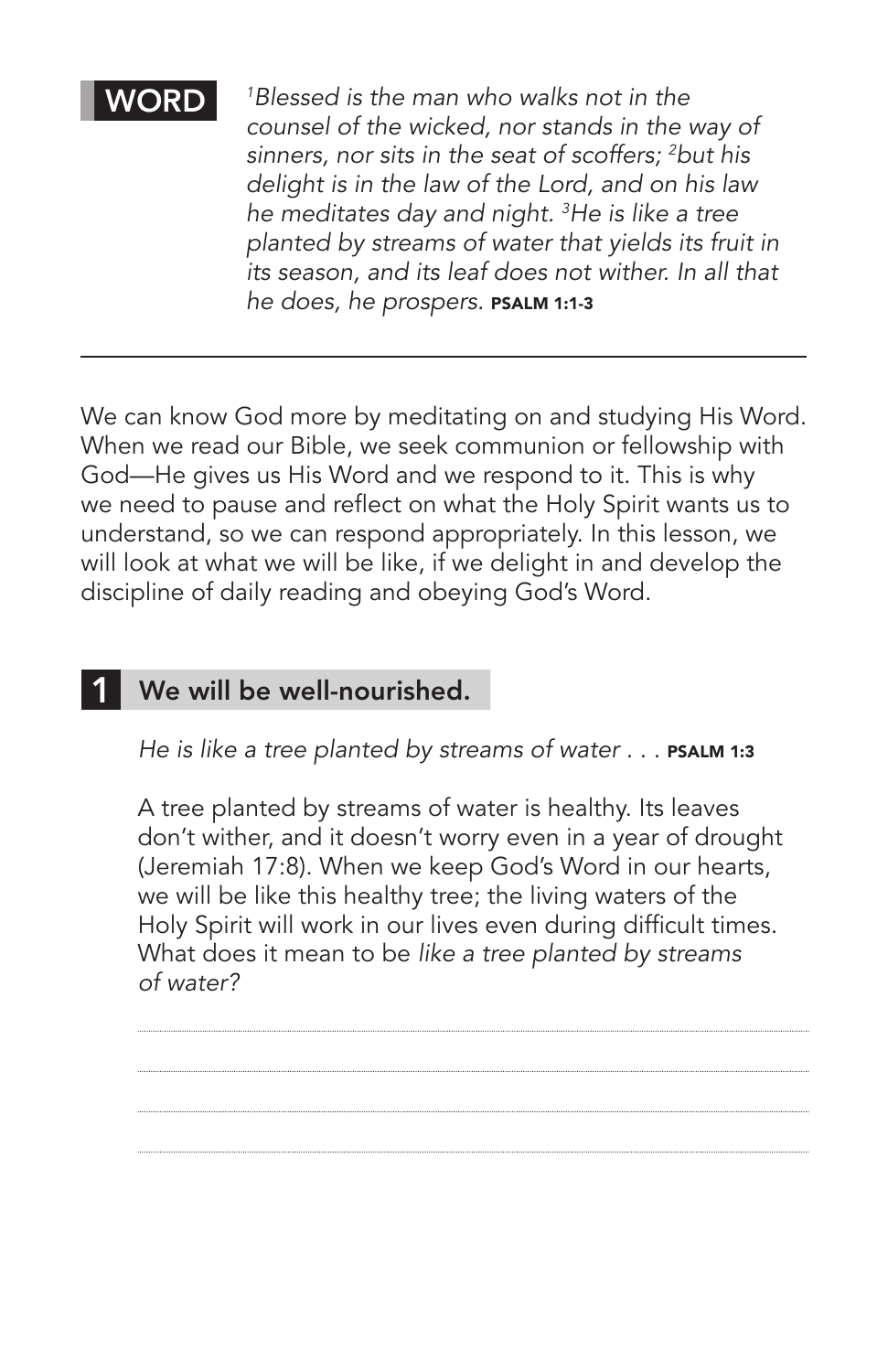## 2 We will be fruitful.

... that yields its fruit in its season ... **PSALM 1:3** 

A tree that is well-nourished will bear fruit in time. Fruitfulness is a result of applying God's Word in our lives. Some signs of fruitfulness are exhibiting the fruit of the Holy Spirit (Galatians 5:22) and leading others to Jesus Christ. How has the discipline of reading and obeying the Word resulted in fruitfulness in your life? Give an example.

# We will prosper. 3

```
. . . In all that he does, he prospers. Psalm 1:3
```
As we obey and live out the truth in God's Word, the Bible promises us prosperity and good success (Joshua 1:8). God's promise of nourishment, fruitfulness, and prosperity comes as we delight in His Word and obey what it says. How have you learned to develop the habit of reading God's Word daily, and what results have you seen in your life?